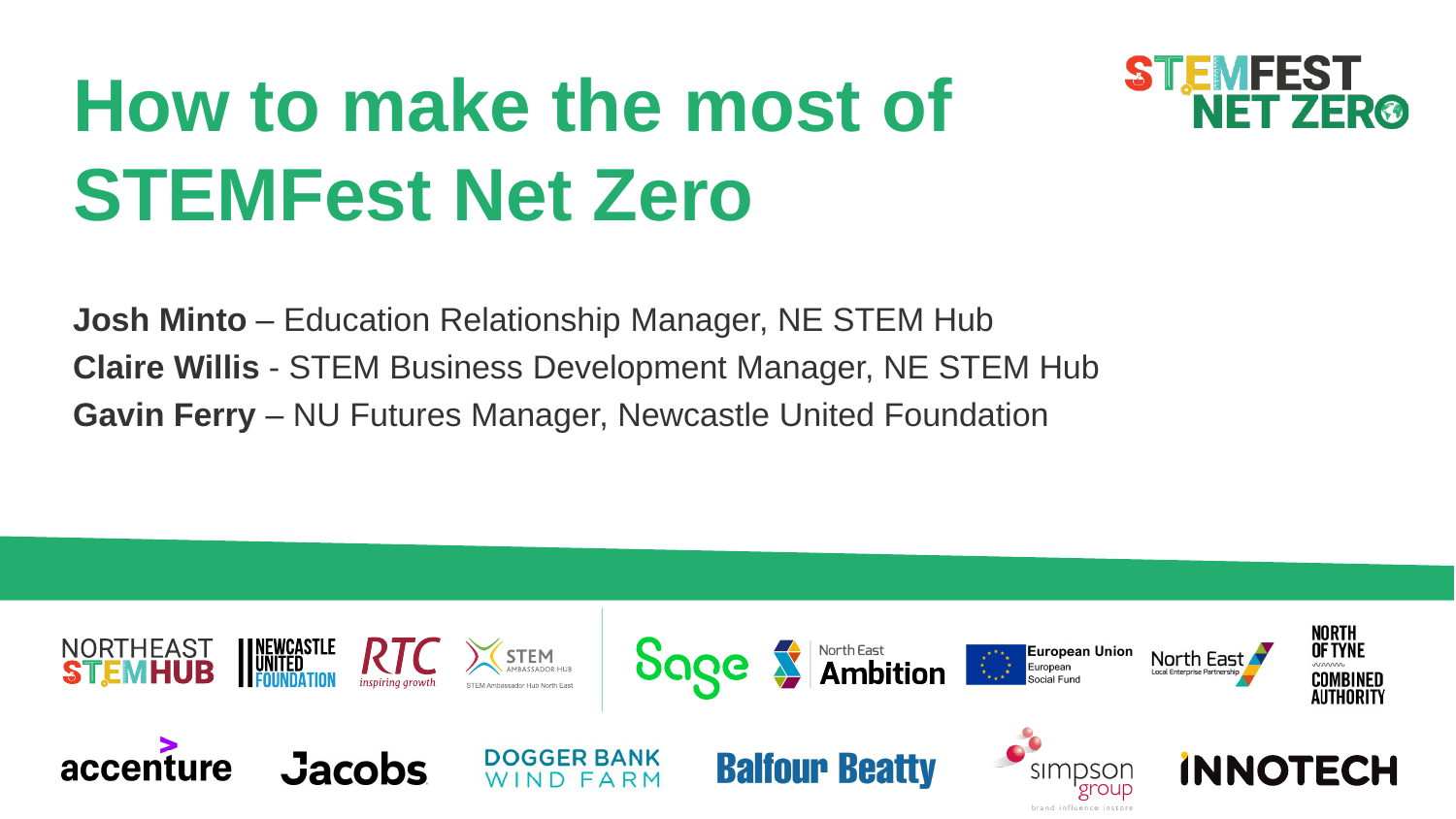# **Venue & Parking**



- The event will take place at St James' Park, Barrack Rd, Newcastle upon Tyne NE1 4ST.
- The use of public transport is encouraged.
- The coach drop off point is the tunnel under the west stand next to the Milburn Reception/Players entrance.
- Minibus parking is available at the TV Village on the west stand but registration details must be provided prior to the event. Stewards will be on site to direct teachers.
- Wednesday  $6<sup>th</sup>$  Minibuses to park at NUCastle.

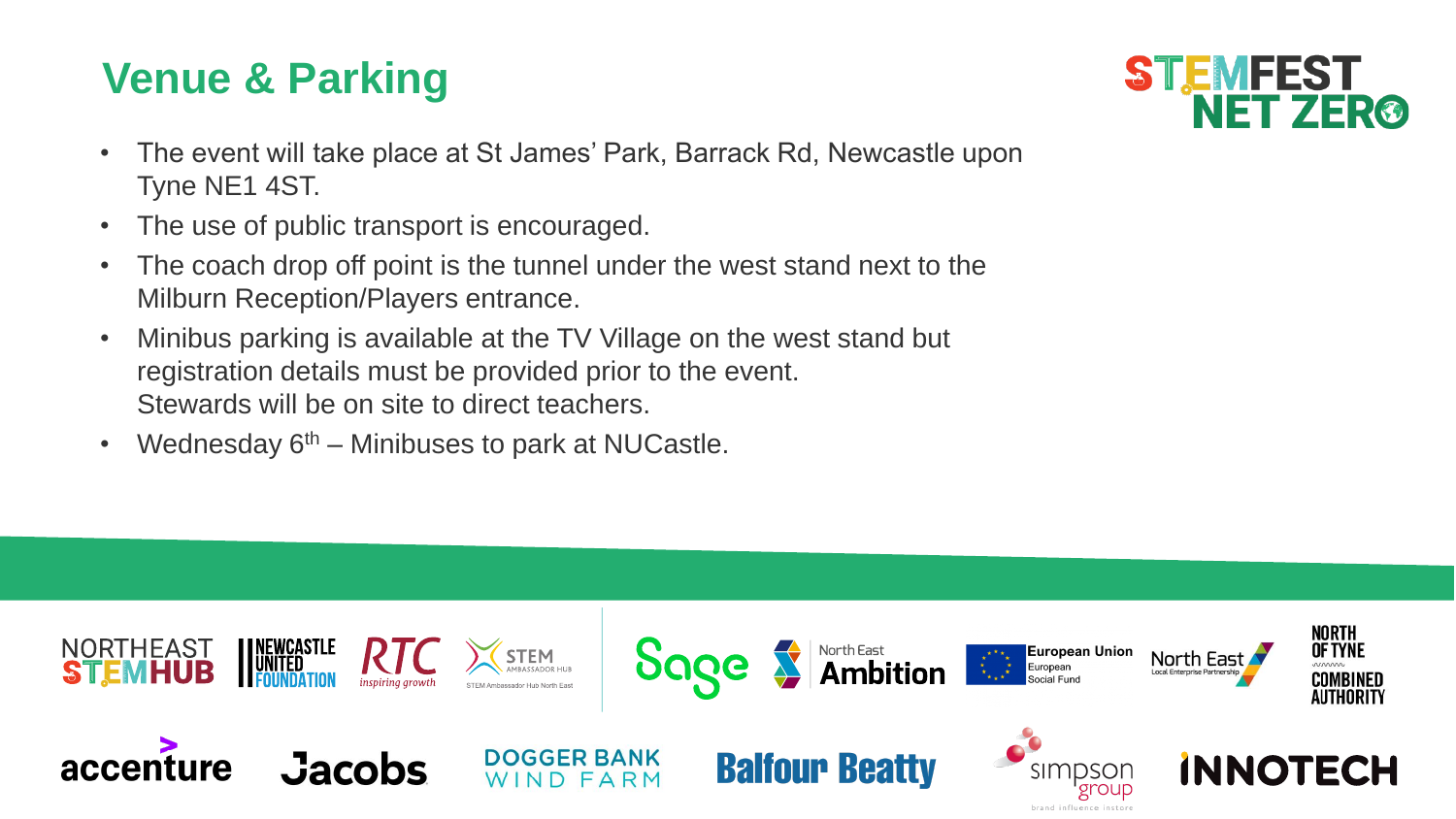# **Upon Arrival**



- To avoid congestion, advised arrival times will be allocated to each school. The event is open from 9:30am until 3:30pm.
- Teachers must then report to the Milburn Reception where they will be greeted by event staff wearing green t-shirts.
- Teachers will be provided with ID lanyards and event information which includes an event brochure and zone programme with advised times to visit each of our 5 zones.

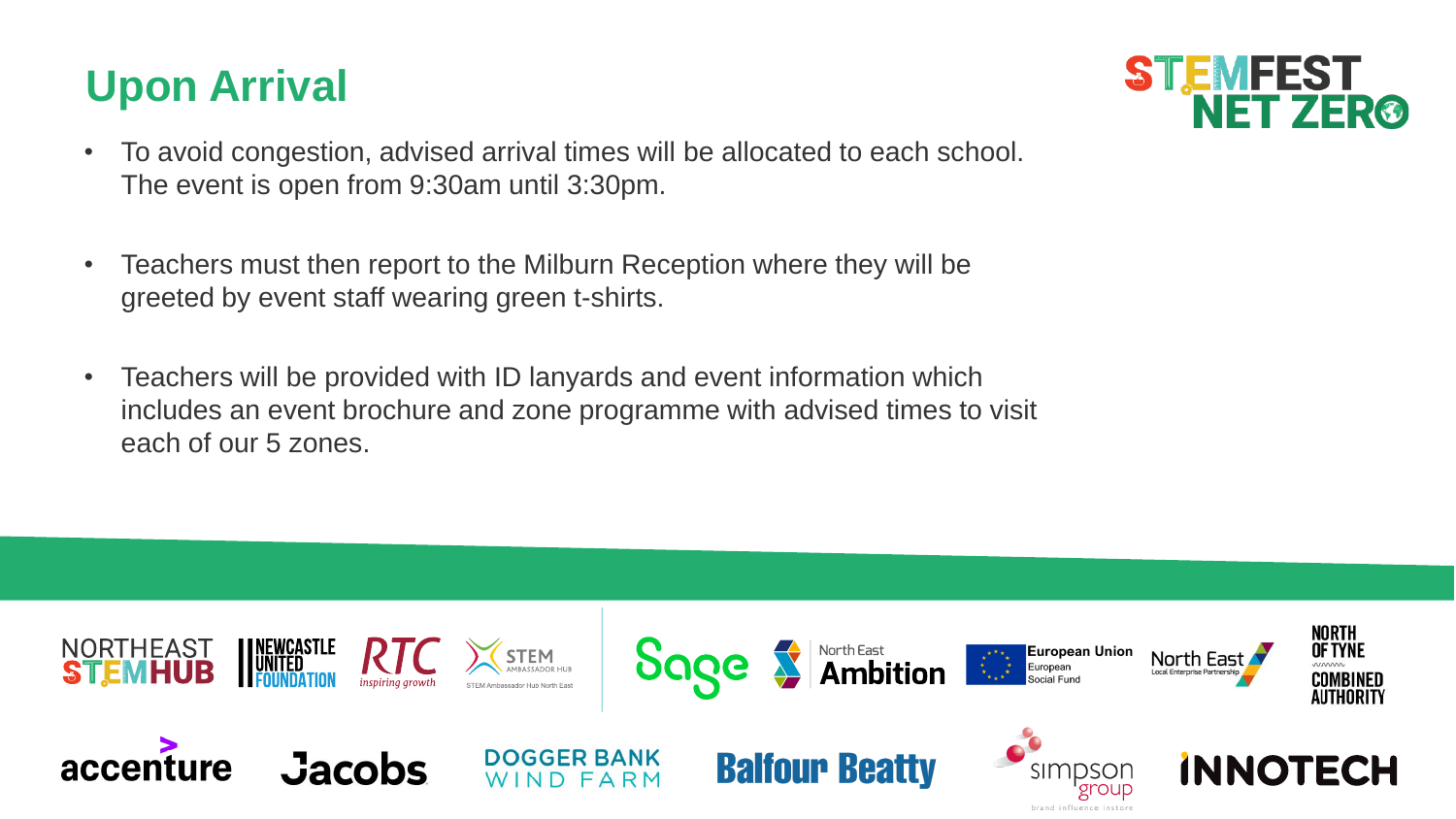### **Getting Around**



- The zone programme will give advised times for your group to visit our 5 zones, which are Power and Natural Resources, Climate and Adaptation, Business and Industry, Buildings and Construction, and Transport.
- Almost 50 exhibitors will be there! [www.stemfest.org.uk](http://www.stemfest.org.uk/)
- Students and teachers are to bring packed lunches (no nuts) and these will be eaten between 12:20pm and 12:50pm in the Platinum Suite.
- Please note that teaching staff are responsible for students at ALL times.

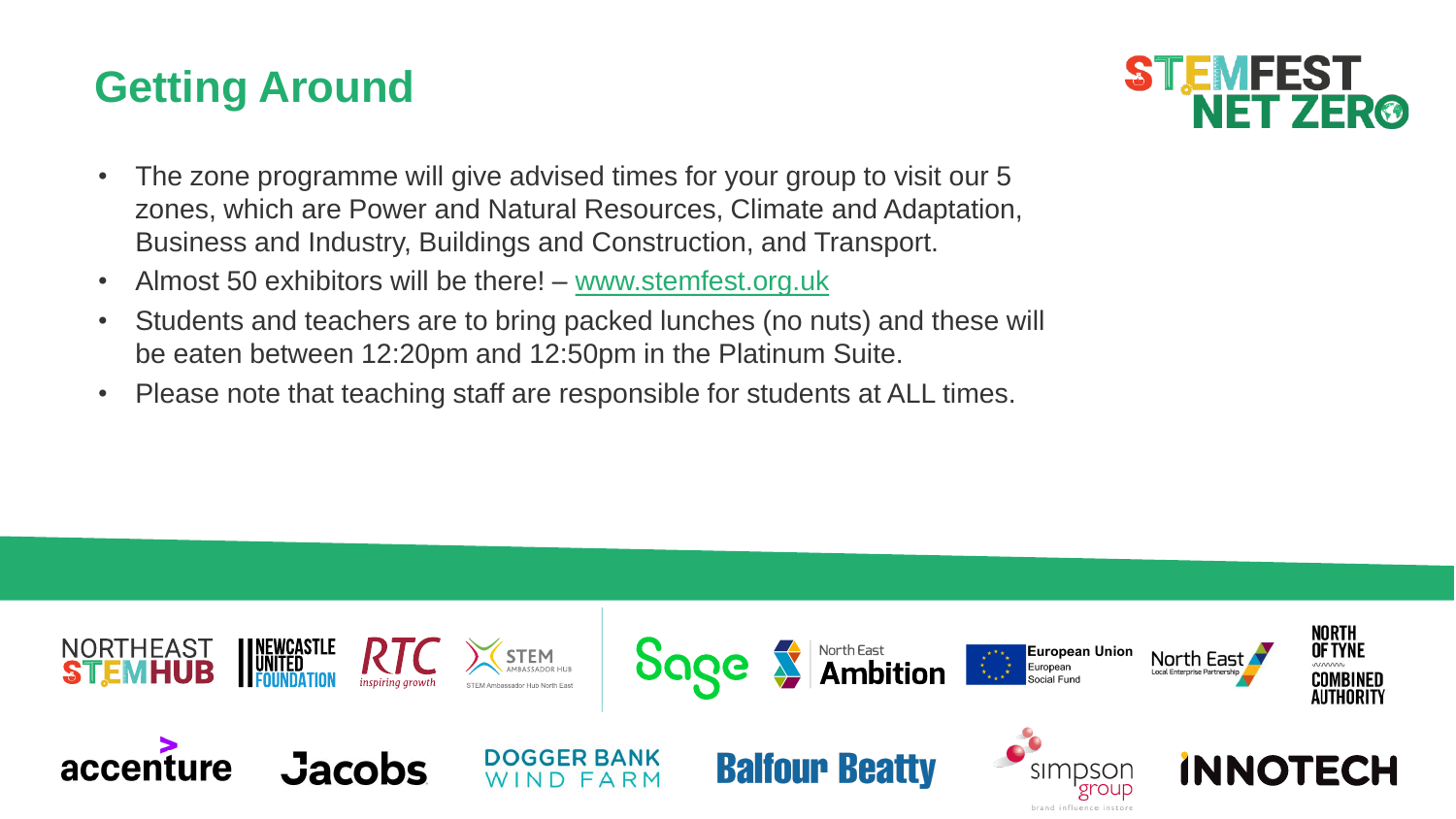# **Facilities**

- St John's ambulance will be in attendance with a designated first aid room in the barracks area.
- There will be a quiet room and a prayer room available for use on the days of the event.
- There will be no storage available.

# **Covid-19**

- Hand Sanitizers will be available around the building.
- Face Masks will be optional (personal choice).
- The zone programme ensures minimal group mixing.



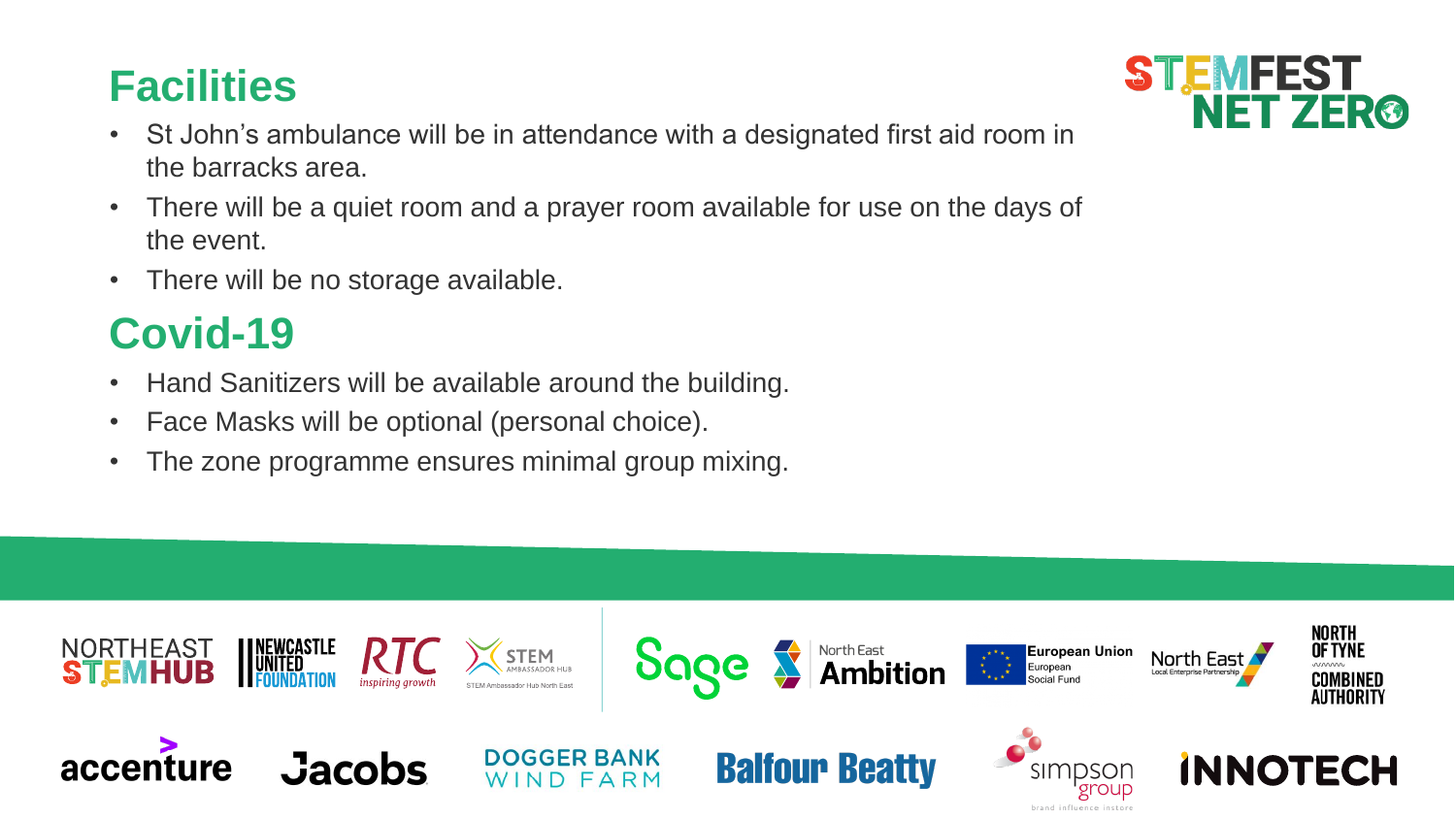# **Additional details**



- There will be a photographer and film crew on site during the event. Please let us know which of your students can't appear on any media when you arrive and we will issue red lanyards.
- To assist with identification, students will wear their school uniform.
- Please use our social media pack when tweeting about the event. This will be sent out with the schools event information.
- We have contracted NUSTEM to perform an independent evaluation of the event, therefore some schools may be contacted prior to and after the event.

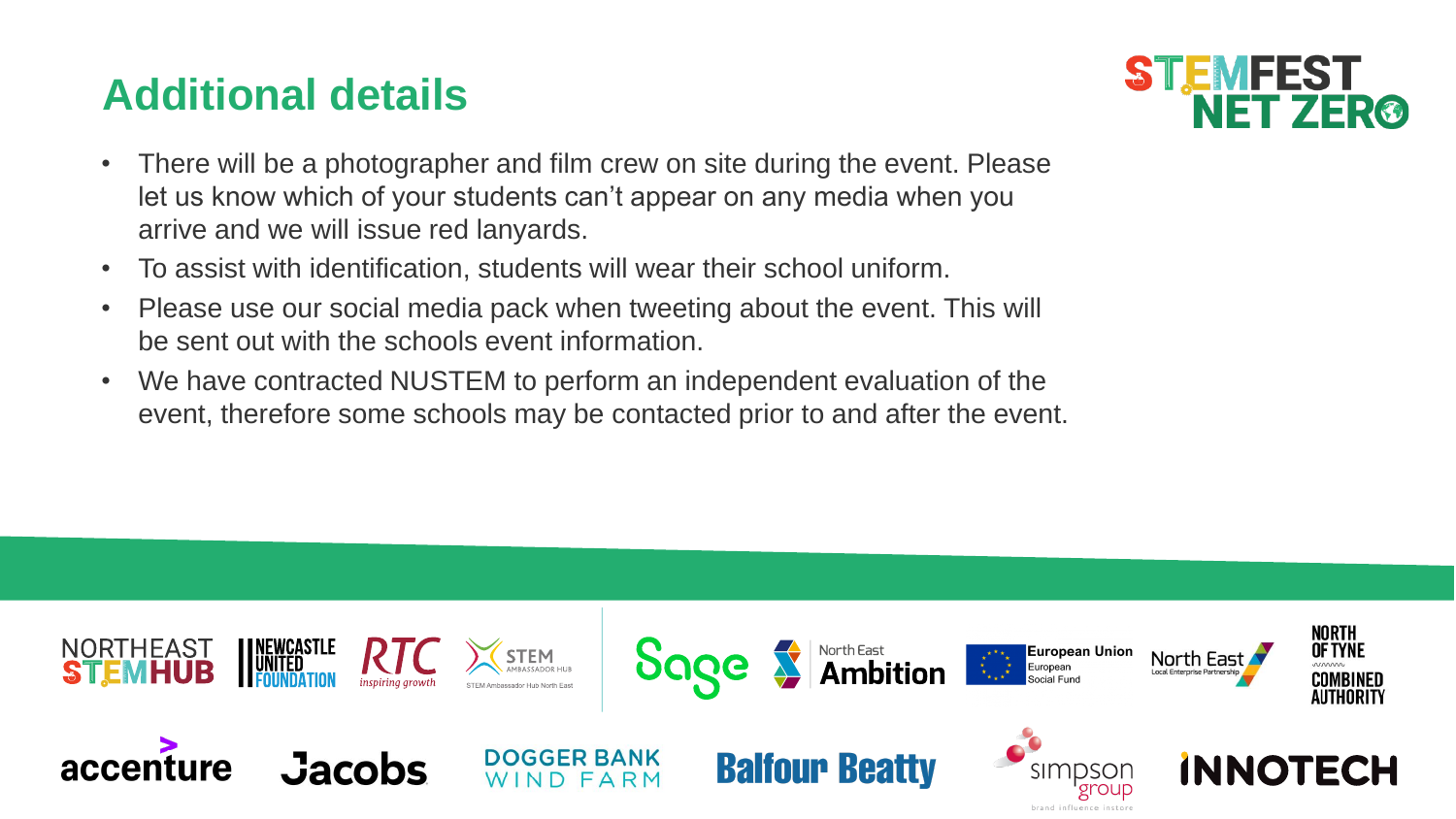#### **STEMFest CPD**

- Along with our network partners at the Science Learning Partnerships and Computing at School Hubs have developed a Free CPD programme with a range of sessions for you to attend.
- Sessions will run between 27<sup>th</sup>-30<sup>th</sup> June.

# **Risk Assessments**

• The full event risk assessment and safeguarding policy will be downloadable from our event website. [www.stemfest.org.uk](http://www.stemfest.org.uk/)